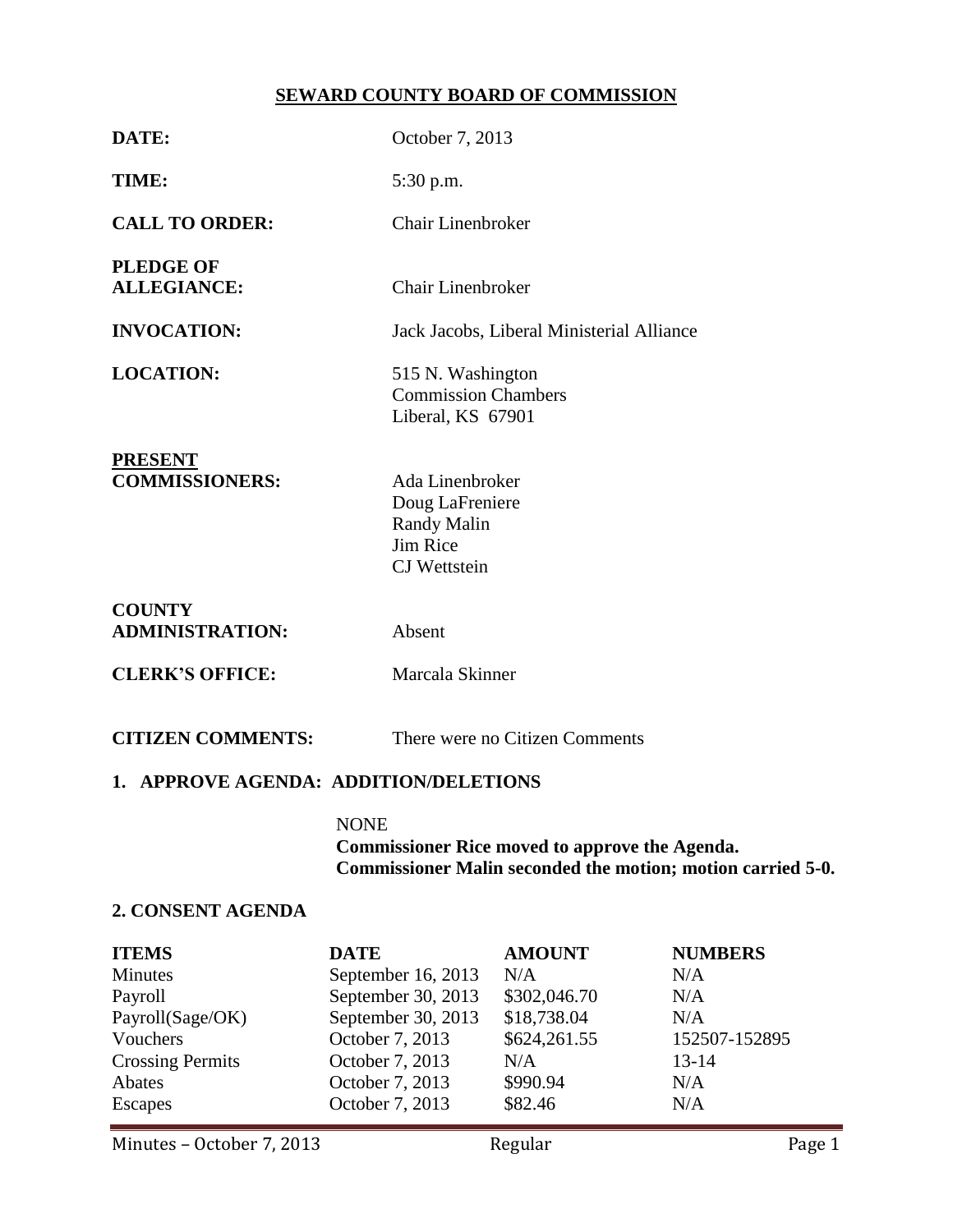## **REQUISITIONS**

| <b>DEPARTMENT</b> | TEM            | <b>VENDOR</b> | <b>AMOUNT</b> | LINE ITEM       |
|-------------------|----------------|---------------|---------------|-----------------|
| County            | Repair &       | Lezama        | \$1,150.00    | 3-255-31160-246 |
| Building          | Replacement of | Concrete      |               |                 |
|                   | Sidewalk/SH    |               |               |                 |

**Vice Chair LaFreniere moved to approve the Consent Agenda. Commissioner Malin seconded the motion; motion carried 5-0.**

#### **3. NEW EMPLOYEES**

| <b>Terry Dees</b>        | Landfill-Oklahoma           |
|--------------------------|-----------------------------|
| Luis Castillas Jr.       | Landfill-Oklahoma           |
| Juan Rubio               | Landfill-Oklahoma           |
| Danny J. Burtzloff       | <b>EMS</b> Ambulance        |
| <b>Chandler Brockett</b> | <b>Sheriff Department</b>   |
| Taylor W. Smith          | <b>Rural Fire Volunteer</b> |
| Zachery R. Stallbaumer   | <b>Sheriff Department</b>   |
|                          |                             |

#### **4. 4-H MONTH PROCLAMATION**

4-H members, Jess Lamont, Brandon Yorio, and Anessa Vazquez read the 4-H Proclamation with Chair Linenbroker proclaiming October 6-13, 2013 as National 4-H week in Seward County.

# **Proclamation**

WHEREAS, 4-H is a community where young people learn leadership, citizenship and life skills; and,

WHEREAS, 4-H is one of the largest youth development organizations in Kansas, with nearly one in every 5 Kansas youth involved in 4-H related programs; and,

WHEREAS, 4-H in Kansas claims 95,976 youth members and 6,176 adult volunteers, while Seward County's 4-H program reached over 2,485 youth through community clubs, school programs and community programs; and,

WHEREAS, 4-H as part of the Kansas State University Research and Extension is a program where youth learn together in all kinds of projects, events and activities; and,

WHEREAS, 4-H has been helping youth and adults learn, grow and work together for more than one hundred years;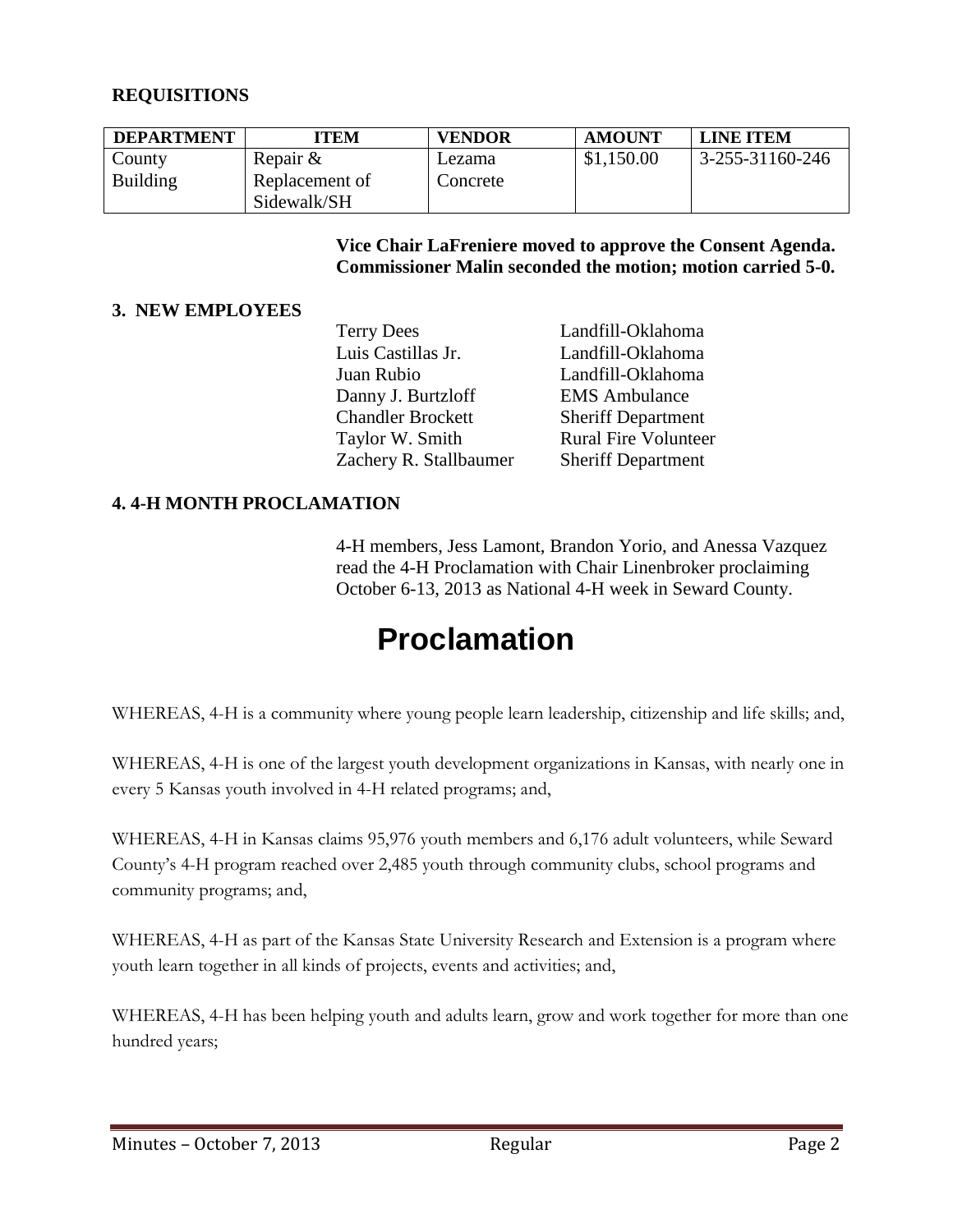NOW, THEREFORE, I, Ada Linenbroker, Chairman of the Seward County Board of Commissioners, do hereby proclaim October 6 - 13, 2013 as National 4-H Week in Seward County and urge the people of this community to take advantage of the opportunity to become more aware of this special program which gives youth the chance to learn together and on their own as part of Seward County 4-H and to join us in recognizing the unique partnership between our county and our University System.

> Ada Linenbroker, Chairman Seward County Board of Commissioners October 7, 2013

\_\_\_\_\_\_\_\_\_\_\_\_\_\_\_\_\_\_\_\_\_\_\_\_\_\_\_\_\_\_\_\_\_\_\_\_\_\_\_\_\_\_\_\_\_\_\_\_\_\_\_\_\_\_\_\_\_\_\_\_\_\_\_

ATTEST:

\_\_\_\_\_\_\_\_\_\_\_\_\_\_\_\_\_\_\_\_\_ Stacia Long, County Clerk

#### **5. WIC CONTRACT**

**Commissioner Wettstein moved to approve the Seward County Health Department WIC program agreement. Commissioner Malin seconded the motion; motion carried 5-0.**

#### **6. LESSER PRAIRIE CHICKEN**

**Commissioner Wettstein moved to pay \$298.00 to Stillwater Technical Solutions in support of the Phase III development plan. Commissioner Malin seconded the motion; motion carried 5-0.**

**Commissioner Wettstein moved to approve Resolution 2013- 10, a Resolution Adopting The Natural Resource Coordination Plan of The Kansas Natural Resource Coalition and Resolution 2013-11 a Resolution Adopting The Lesser Prairie Chicken Conservation, Management and Study Plan. Commissioner Malin seconded the motion; motion carried 5-0.**

To see Resolutions 2013-10 and Resolution 2013-11 in their entirety, see pages 7 and 8.

#### **7. UNSUSTAINABLE DEBT RESOLUTION**

**Commissioner Wettstein moved to approve Resolution 2013- 09, a Resolution Calling For An End To Unsustainable Federal Spending and Debt. Commissioner Malin seconded the motion; motion carried 4-1 with Commissioner Rice against.**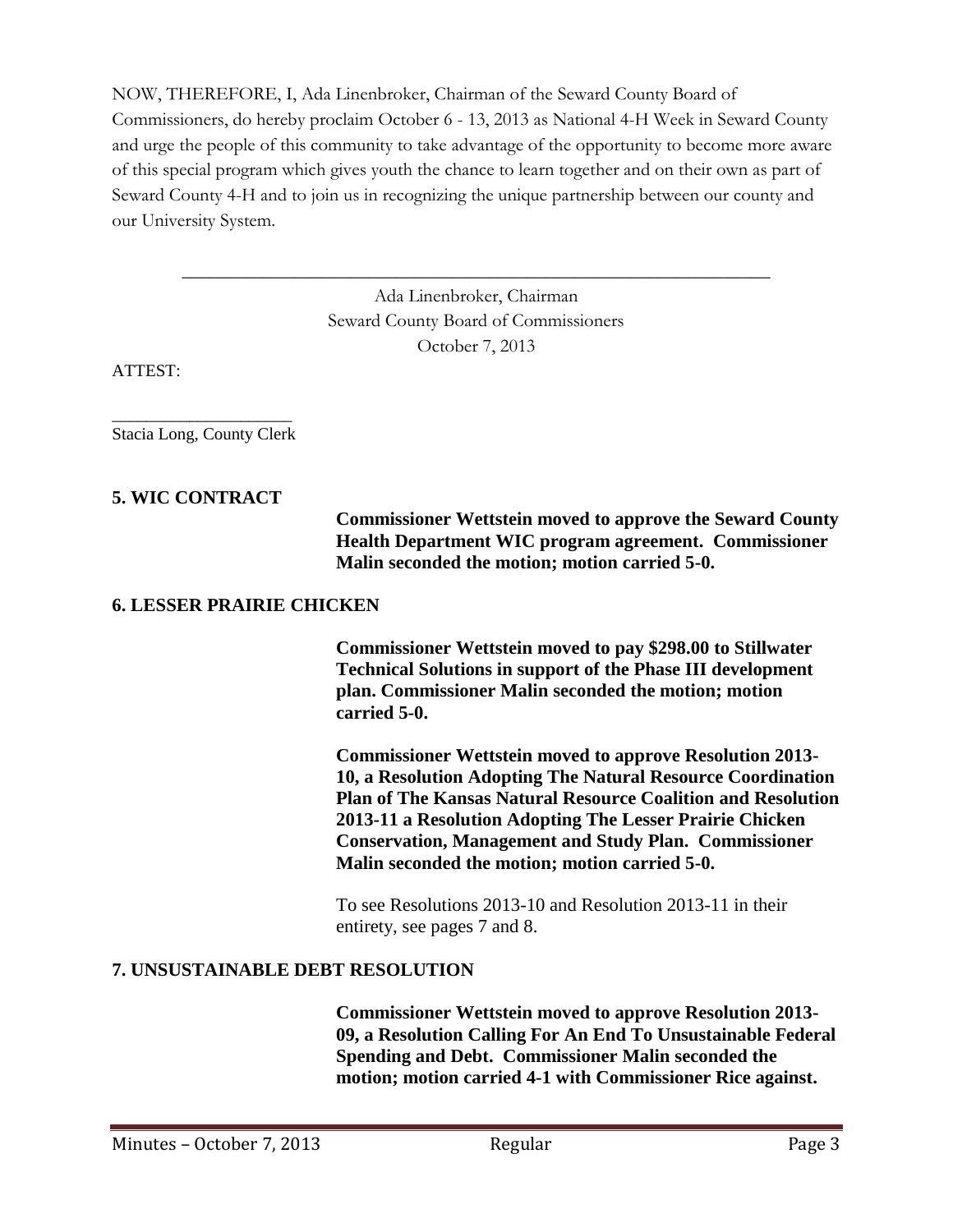To see Resolution 2013-09 in its entirety, see page 6.

# **8. PROPOSAL FOR SOUTHWEST HOUSING, LLC**

Daniel H. Diepenbrock, County Counsel reviewed the proposal from Southwest Housing LLC and informed the Board on the actions that would take place if approved. Roger Crossman, Partner in Southwest Housing LLC answered questions for the Board.

After much discussion the following motion was made:

**Commissioner Wettstein moved the Board accept the conditional proposal of Southwest Housing, the terms of which are stated in the conditional Real Estate purchase corrected as presented and direct staff to publish notice of the proposal in accordance with K.S.A. 19-211. Commissioner Rice seconded the motion; motion carried 5-0.**

## **9. POSTAGE MACHINE CONTRACT**

**Commissioner Rice moved to approve the contract for the postage machine with the new offer of \$422.00 per month for 39 months. Commissioner Rice seconded the motion; motion carried 5-0.**

## **10. EXECUTIVE SESSION**

**LEGAL**

**Commissioner Malin moved to recess into Executive Session for consultation with our attorney which would be deemed privileged in the attorney/client relationship under K.S.A. 75- 4319(b)(2) for 30 minutes, to include Dan Diepenbrock, County Counsel, Brock Theiner, Interim Landfill Director, and Terry Dees, Landfill-Oklahoma. To reconvene in the Commission Meeting Room at 6:55 p.m., Vice Chair LaFreniere seconded the motion; motion carried 5-0.**

The meeting recessed into Executive Session at 6:25 p.m.

The meeting resumed at 6:55 p.m.

No action was taken as a result of the Executive Session.

## **11. ADMINISTRATION COMMENTS**

Absent.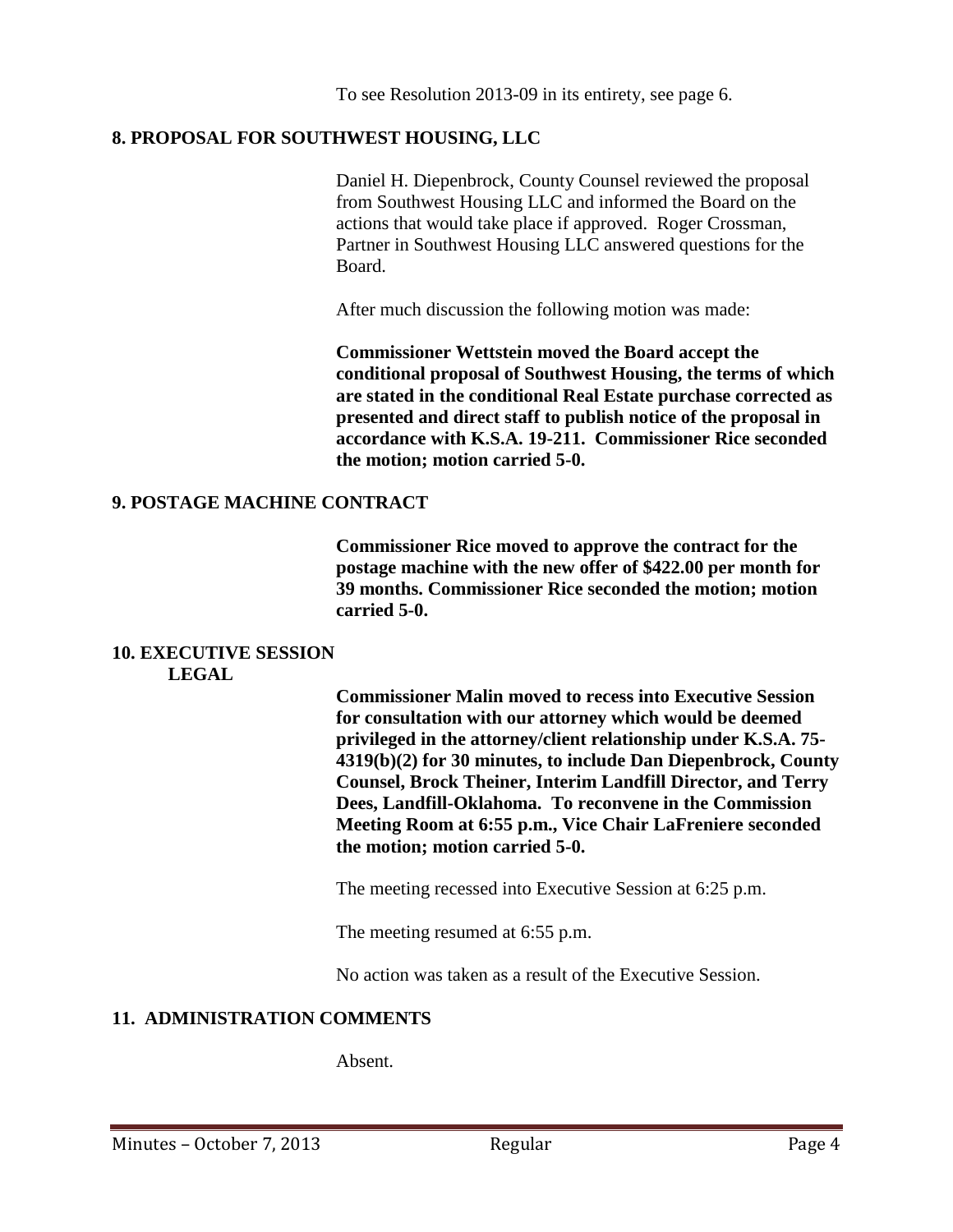## **12. COMMISSION COMMENTS**

Each of the commissioners had an opportunity to report on liaison meetings they had attended during the last two weeks.

#### **13. SUGGESTION CARDS**

There were no suggestion cards.

# **ADJOURN Commissioner Malin moved to adjourn. Vice Chair LaFreniere seconded the motion; motion carried 5-0.**

The meeting adjourned at 7:00 p.m.

Ada Linenbroker, Chairperson Stacia D. Long Seward County Commission Seward County Clerk

l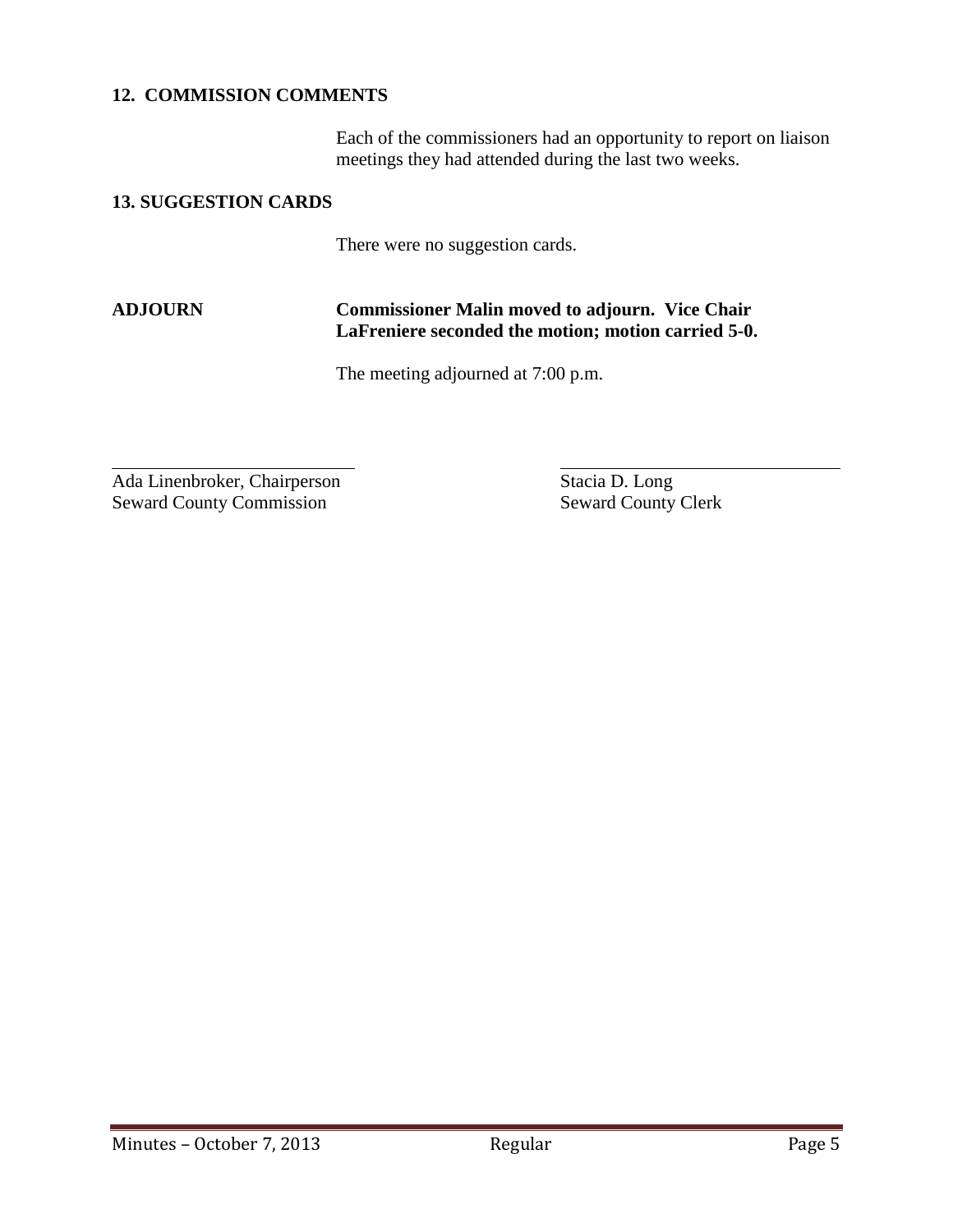#### **RESOLUTION NO. 2013-09**

#### **A RESOLUTION CALLING FOR AN END TO UNSUSTAINABLE FEDERAL SPENDING AND DEBT**

**BEFORE** the Board of County Commissioners of Seward County, Kansas:

**WHEREAS,** we the Commissioners of Seward County, Kansas, find the current level of federal spending and debt accumulation to be unsustainable; and

**WHEREAS,** we find the deficit spending by Congress to be a danger to the future of our nation; and

**WHEREAS,** we fear for our children and grandchildren's financial future;

**NOW, THEREFORE, BE IT RESOLVED,** by the Board of County Commissioners of Seward County, Kansas that we call upon our state legislature and our governor to call for a balanced budget amendment to the United States Constitution as first petitioned by the State of Kansas in 1978.

**BE IT FURTHER RESOLVED,** that the Board of County Commissioners of Seward County, Kansas calls upon the entire Kansas Congressional Delegation to introduce and support a balanced budget amendment to the United States Constitution.

Commissioners present and voting were:

Ada Linenbroker \_\_\_\_\_\_\_\_\_ Doug LaFreniere Randy Malin Jim Rice C.J. Wettstein \_\_\_\_\_\_\_\_\_

**ADOPTED** this 7<sup>th</sup> day of October, 2013.

\_\_\_\_\_\_\_\_\_\_\_\_\_\_\_\_\_\_\_\_\_\_\_\_\_\_\_\_\_

#### **BOARD OF COUNTY COMMISSIONERS OF SEWARD COUNTY, KANSAS**

 $\mathbf{By:}\_\_\_\$ 

Ada Linenbroker, Chair

**ATTEST:**

Stacia Long, Clerk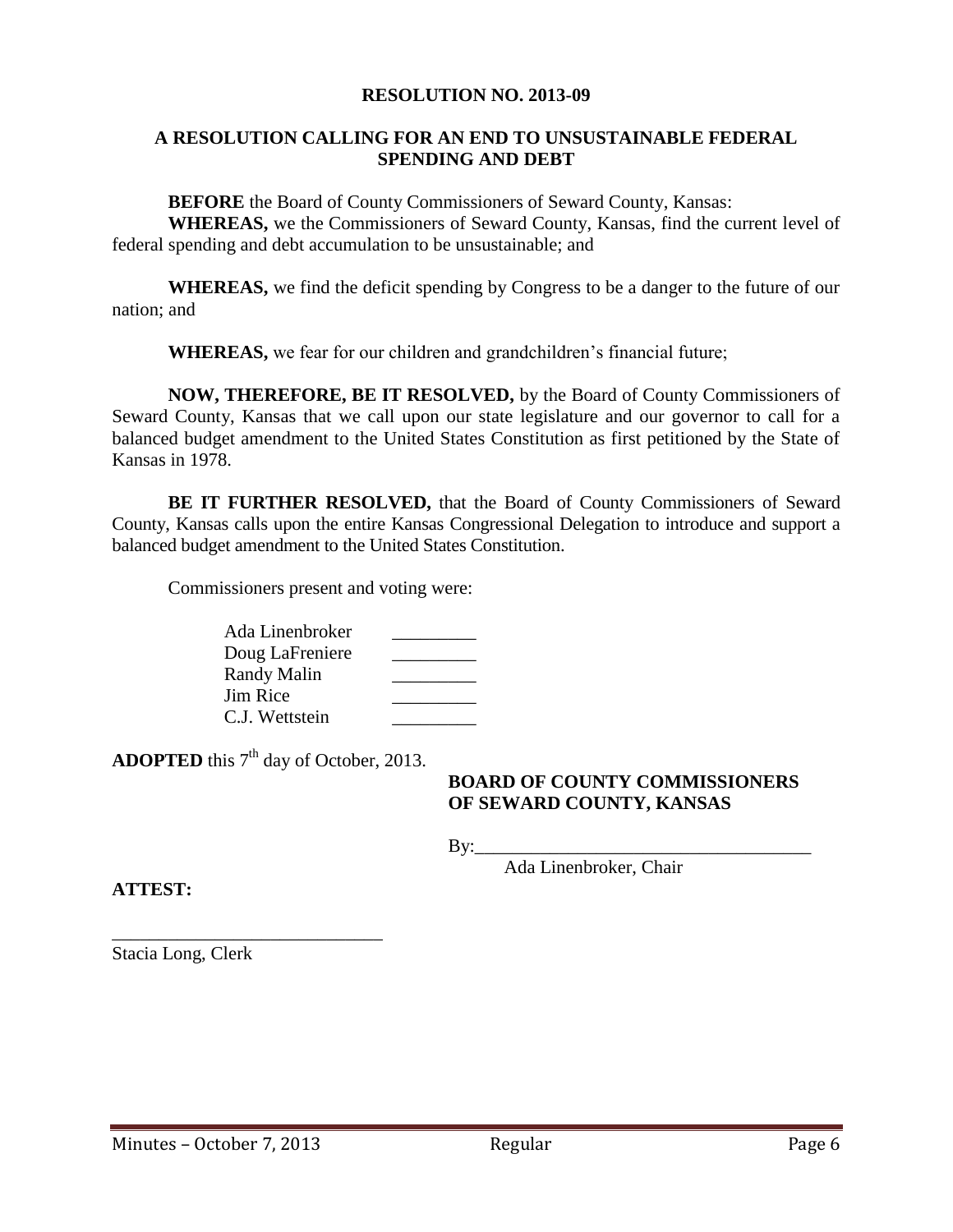### **RESOLUTION NO. \_2013-10**

#### **A Resolution of Seward County Board of Commissioners Adopting The Natural Resource Coordination Plan of The Kansas Natural Resource Coalition**

**WHEREAS,** The complex array, varying missions, and potentially conflicting roles of local, state, or federal agencies suggests need of a systematic approach to natural-resource conservation that assures Seward County receives timely communication, a means to exchange technical information, ample opportunity to understand, vet, affect or arbitrate natural resource or environmental issues;

**WHEREAS,** Seward County has an ongoing interest and participative role in federal and state policies that could, do or will affect its populations, interests, properties, culture or socioeconomic wellbeing;

**WHEREAS,** Government-to-Government Coordination provides the means, mechanism and opportunity to effectively solicit, communicate and exchange information, data, issues or plans between governmental agencies;

**WHEREAS,** Seward County has, will and can establish resource priorities that work to *create and maintain conditions in which man and nature can exist in productive harmony, and fulfill the social, economic, and other requirements of present and future generations of its members;*

**WHEREAS,** The Natural Resource Coordination Plan provides the background, history, justification and basis for effective Government-to-Government Coordination;

**WHEREAS,** Seward County desires to exercise, either individually or collectively as part of a group, it's right to Coordinate with respective governmental agencies;

**WHEREAS,** Seward County recognizes the statutory obligation of the United States Bureau of Land Management; United States Department of Interior; United States Fish and Wildlife Service; United States Department of Agriculture; United States Environmental Protection Agency; United States Forest Service, and other federal and state agencies undertaking actions within its boundaries to attempt consistency with the policies, plans and natural-resource conservation programs of Seward County in their planning, inventory and management activities.

## **NOW THEREFORE, BE IT RESOLVED THAT THE BOARD OF COUNTY COMMISSIONERS OF SEWARD COUNTY, KANSAS RESOLVE TO:**

**1. ADOPT** the principals, practices and policies of the Natural Resource Coordination Plan of the Kansas Natural Resource Coalition.

This Resolution was approved and adopted this  $7<sup>th</sup>$  day of October, 2013.

BOARD OF COUNTY COMMISSIONERS: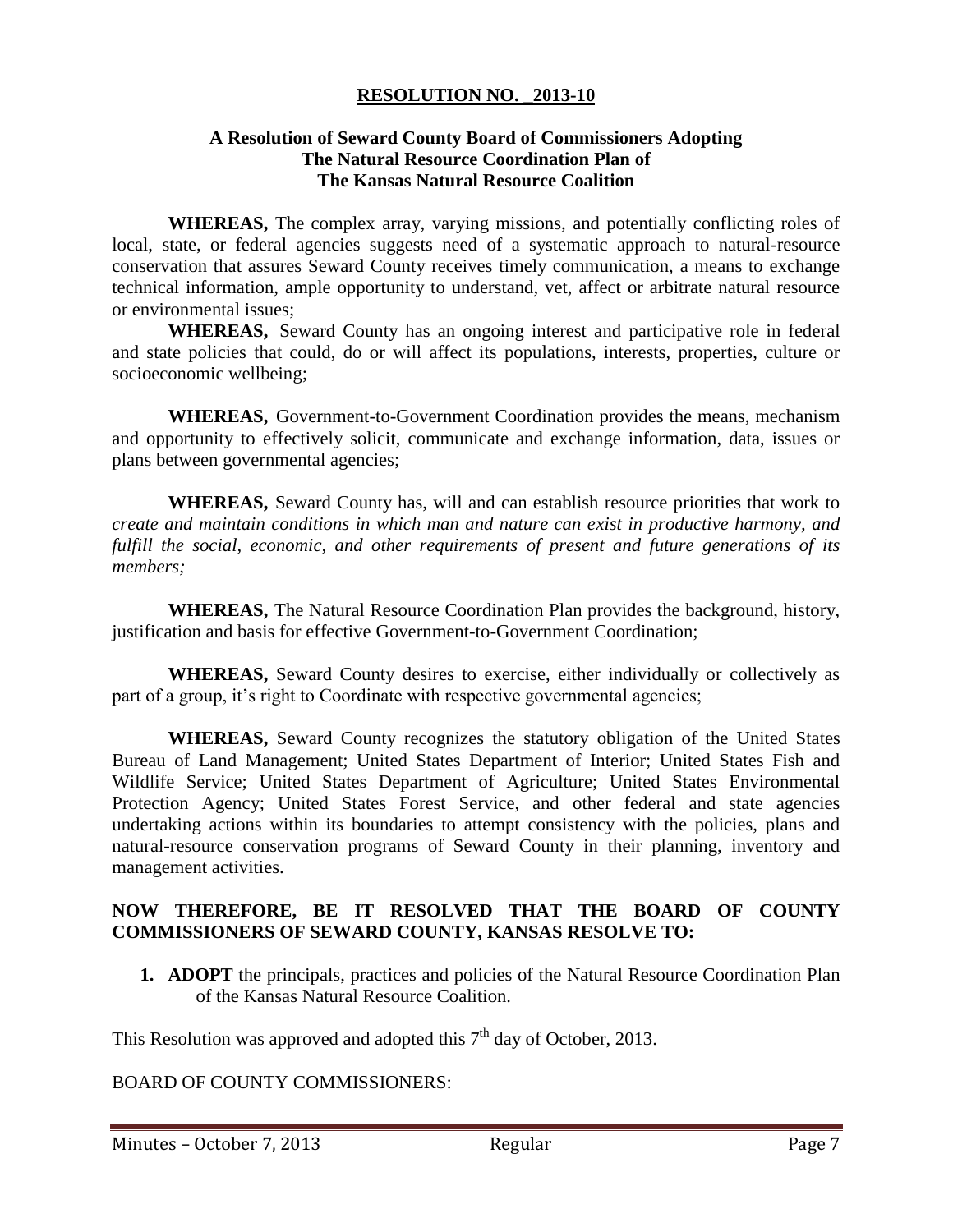## SEWARD COUNTY, KANSAS

\_\_\_\_\_\_\_\_\_\_\_\_\_\_\_\_\_\_\_\_\_\_\_\_\_\_\_\_\_\_\_\_\_\_\_\_

\_\_\_\_\_\_\_\_\_\_\_\_\_\_\_\_\_\_\_\_\_\_\_\_\_\_\_\_\_\_\_\_\_\_\_\_

\_\_\_\_\_\_\_\_\_\_\_\_\_\_\_\_\_\_\_\_\_\_\_\_\_\_\_\_\_\_\_\_\_\_\_\_

\_\_\_\_\_\_\_\_\_\_\_\_\_\_\_\_\_\_\_\_\_\_\_\_\_\_\_\_\_\_\_\_\_\_\_\_

Ada Linenbroker, Chair

Doug LaFreniere, Vice-Chair

C.J. Wettstein, Member

\_\_\_\_\_\_\_\_\_\_\_\_\_\_\_\_\_\_\_\_\_\_\_\_\_\_\_\_\_\_\_\_\_\_\_\_ Randy Malin, Member

Jim Rice, Member

ATTEST: \_\_\_\_\_\_\_\_\_\_\_\_\_\_\_\_\_\_\_\_\_\_\_\_\_\_\_\_\_\_\_\_\_\_\_

Stacia D. Long, Seward County Clerk

## **RESOLUTION NO. \_2013-11**

# **A Resolution of Seward County Board of Commissioners Adopting The Lesser Prairie Chicken Conservation, Management and Study Plan**

**WHEREAS,** The Lesser Prairie Chicken (*Tympanuchus pallidicinctus)* is an upland grouse species found in four ecosystem regions in parts of Texas, Oklahoma, New Mexico, Kansas and Colorado, including, as potential this County;

**WHEREAS,** The limited, disaggregated and incomplete body of human, procedural and scientific data for the Lesser Prairie Chicken suggests current regional policymaking and planning efforts for the Lesser Prairie Chicken to be premature;

**WHEREAS,** The Lesser Prairie Chicken is not in immediate or long term threat of extirpation, threatened throughout its range, nor in jeopardy of genetic hybridization;

**WHEREAS,** the Lesser Prairie Chicken Conservation, Management and Study Plan provides immediate conservation actions, proposes collaborative, peer-review of scientific data and information, and outlines meaningful study actions to address data gaps, omissions and needs;

**WHEREAS,** the Lesser Prairie Chicken Conservation, Management and Study Plan contains Conservation principles, actions and policies designed to manage and conserve the Lesser Prairie Chicken over the long term;